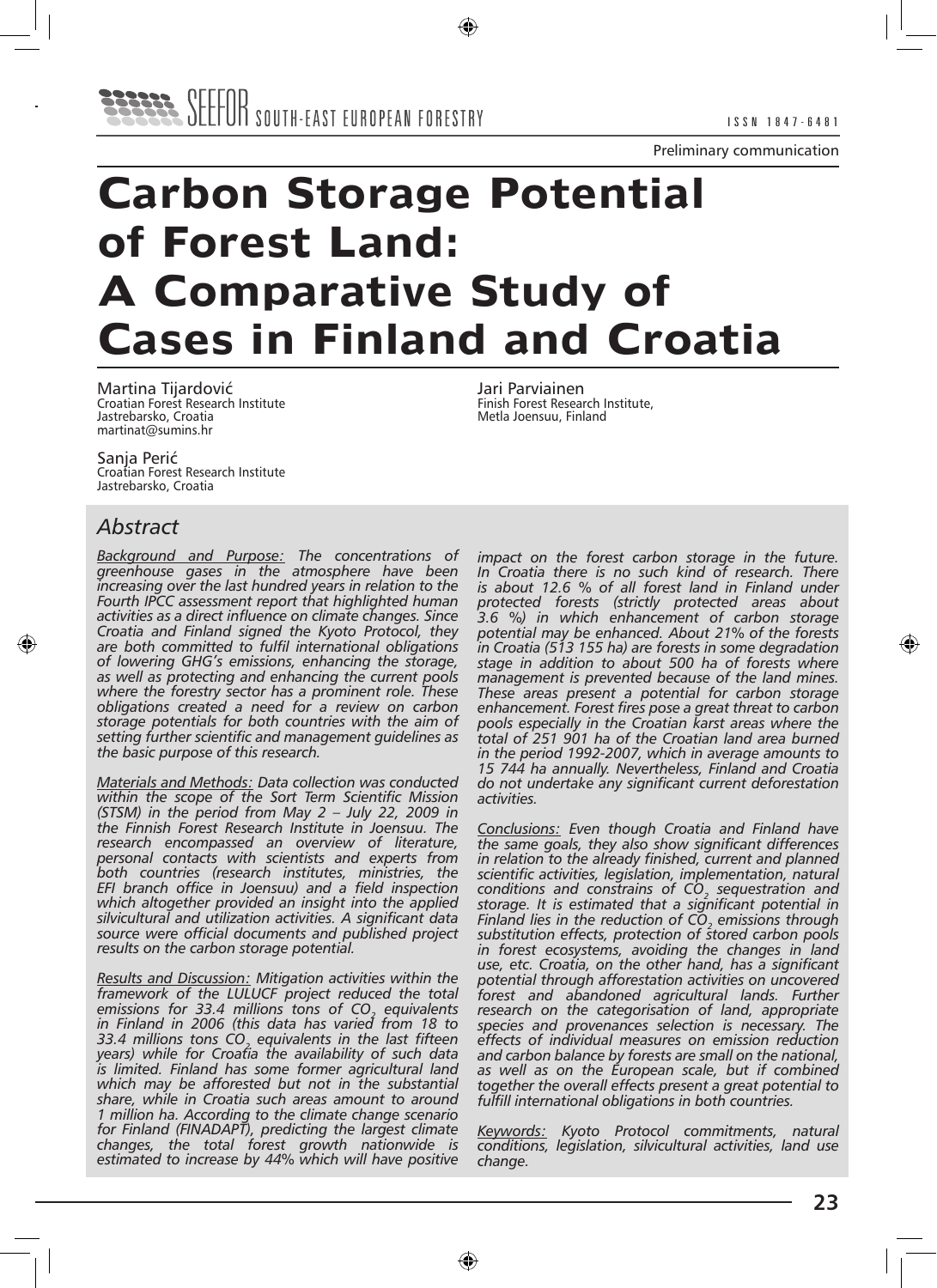# **INTRODUCTION**

The concentrations of greenhouse gases (GHGs) in the atmosphere have increased over the last hundred years. According to the Fourth IPCC assessment report [1] the concentrations of the GHGs, e.g. carbon dioxide (CO<sub>2</sub>), methane (CH<sub>4</sub>), nitrous oxide (N<sub>2</sub>O), ozone and halogenated hydrocarbons (F gases) in the atmosphere have increased over the last hundred years. The GHGs are gaseous constituents of the atmosphere, both natural and anthropogenic, that absorb and emit radiation at specific wavelengths within the spectrum of the infrared radiation emitted by the Earth's surface, atmosphere and clouds. In this way greenhouse gases prevent heat from radiating back into space, as a consequence of which they cause the greenhouse effect (global warming). According to the IPCC 2007 report [1], human activities were highlighted as a direct influence on climate change and the current scientific knowledge confirms that forests may reduce the concentration of CO<sub>2</sub> in the atmosphere and therefore mitigate climate changes [1-6]. According to Goodale et al. [7], forests in the northern hemisphere (Canada, United States, Europe, Russia, China) provided a total sink for 0,6-0,7 Pg of C per year (1Pg =  $10^{15}$  g) during the early 1990s. The internationally accepted definition of mitigation states is that they are anthropogenic interventions to reduce the anthropogenic forcing of the climate system [1]. They include strategies to reduce GHGs sources and emissions, as well as enhancing GHGs sinks. According to the Protocol agreed upon at the Third UNFCCC (United Nations Framework Convention on Climate Change) in Kyoto [8], industrial economies and economies in transition are committed to reduce their collective emissions in 2008–2012 to 5% below the levels of 1990.

Finland and Croatia signed the Kyoto Protocol, but their ratification and implementation in legislative and forest management is quite different. The human influence on forests in both countries has been extensive and it has a long history. In Finland the livelihood and cultural development of humans has been more dependent on forests than anywhere else in Europe. The forest cover in Finland is more extensive than in any other European country. The three fourths of the land area in Finland is covered by forests (some 23 million hectares) [9]. The forest cover in Croatia is about 2.5 million ha [10] and Croatia has about 10 times less forest area per capita then Finland, 79.23  $m<sup>3</sup>$  in Croatia and about 412.48  $m<sup>3</sup>$  in Finland. About 60% of Finland's forests are privately-owned, while the situation in Croatia is completely different with about 81% of state-owned forests [11]. "Metsähallitus" in Finland and "Croatian Forests Ltd" in Croatia manage, use, and protect natural forest resources and other property on the state-owned lands under their administration. In Finland, the function of the 151 Forest Management Associations is to promote the profitability of forestry practiced by forest owners and to support the attainment of objectives they set for their operations. The associations are funded and operated by the forest owners. The Forest Management Associations are organized geographically into Unions of Forest Management Associations (ten unions as of January  $1<sup>st</sup>$  2007). In Croatia, the Forest Advisory Service was established in 2007 and empowered by the Government to advise forest owners, but also to fulfill legal obligations in the management, exploitation and protection of private forests. In 2010, the Croatian Government canceled all activities of the Forest Advisory Service and once again empowered the "Croatian Forests Ltd." to manage private forests, due to the cutting of expenses of government services.

Natural conditions for forest growth in these two countries are quite different which has a direct impact on the possibilities of carbon storage. Croatia lies in the temperate and the Mediterranean zone, while Finland is situated in the boreal zone. Therefore, the conditions for forest growth are completely different, nevertheless, both countries have specific areas with large limitations for forest growth. Owing to the conditions in the north, forest management in Finland takes place in climatically exceptional conditions because of the low temperature and high precipitation [12]. Geographically, Finland lies in the intermediate zone between the maritime and continental climates, belonging mostly to the boreal vegetation zone. Because Finland is over 1.100 km long on the north-south axis, the conditions for growth vary considerably between the southern and northern parts of the country. Croatia has also very different conditions for forest growth, from the lowland regions with the temperate climate, mountains and hilly regions, to the Mediterranean part with specific climate limitations, such as low precipitation in the vegetation period, high temperatures and high risks of natural disturbances. The impacts of climate changes on the forest cover in Europe and its ability to store carbon dioxide are at the moment well-discussed at international conferences and addressed by numerous international projects. Climate changes have a different impact on both countries with estimations that the impact is to be more severe in Croatia due to the already harsh conditions of high temperatures and drought periods in the Mediterranean part (e.g. Joensuu Forestry Networking Week, 2009).

Even though there are specific differences between these two countries, both countries have the same goals to meet their international obligations, in the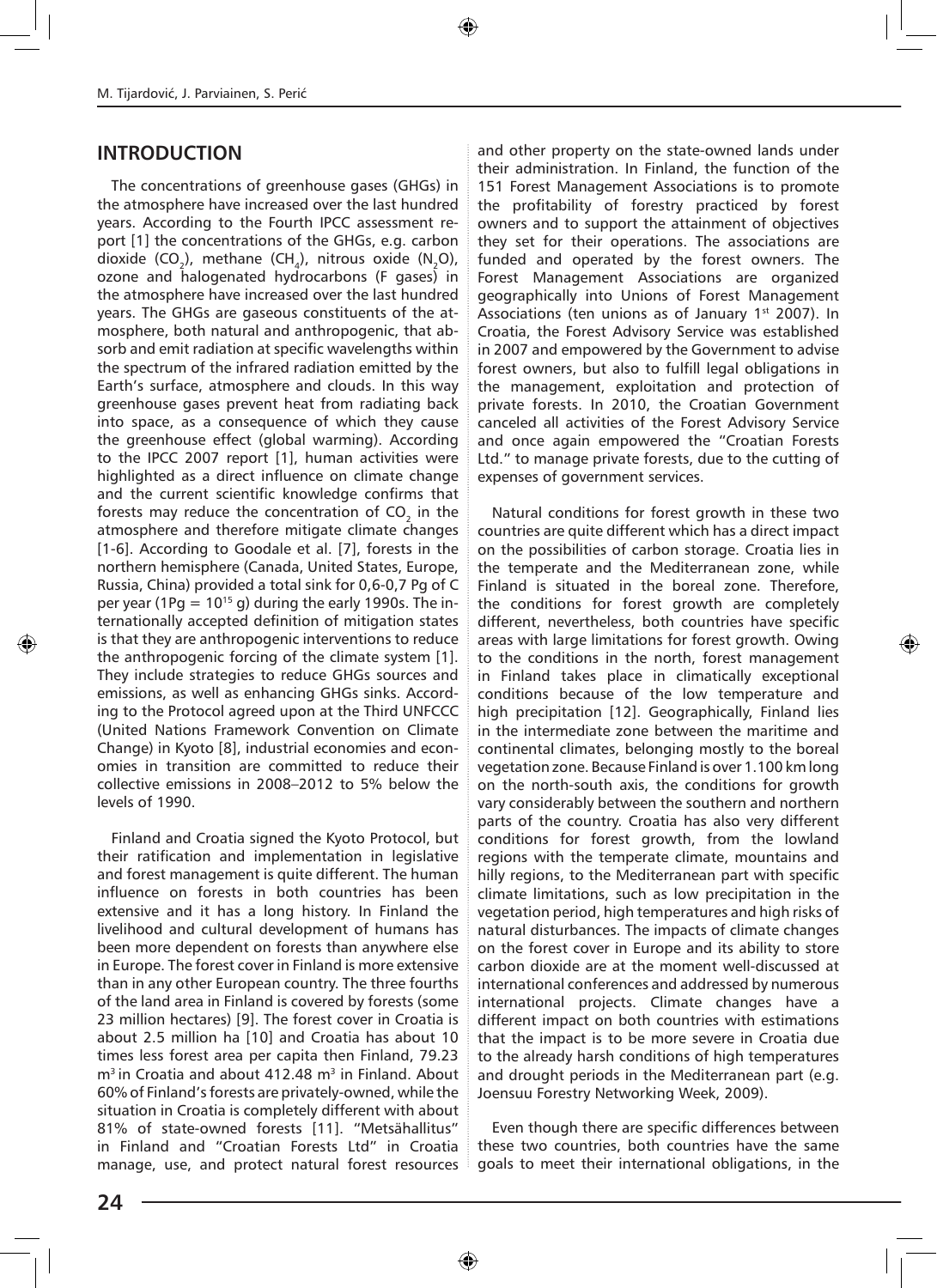first place the Kyoto Protocol, but also other EU and UN obligations related to specific mitigation and adaptation issues. Within the scope of those obligations, both countries should try to enhance carbon sequestration if possible and preserve and enhance current carbon pools through their activities. There are several different ways to achieve the goals of mitigation through forestry and the forestbased sector. The first is the mitigation through carbon dioxide storage in forest lands, and through the active management of forests by increasing the sequestration capacity of wooden biomass. The second encompasses the reduction of carbon dioxide emissions through, for example, forest wood products. Emissions trading, according to Article 17 of the Kyoto Protocol, allows countries that have extra emission units to sell this excess capacity to countries that exceed their targets. Each carbon credit, known as a Certified Emission Reduction (CER), represents a ton of carbon dioxide, or an equivalent, not emitted other greenhouse gas [8].

The potential of forests to mitigate climate changes is defined within the framework of the LULUCF project (land-use, land-use change and forestry) [13]. It encompasses afforestation, reforestation and different silvicultural practices which enhance carbon sequestration by forests (e.g. an increase in the growing stock and its influence on carbon storage in the soil). "Afforestation" according to the definition of UNFCC [14] is the direct, human-induced conversion of lands not forested for a period of at least 50 years to forested lands by planting, seeding and/or the human-induced promotion of natural seed sources. "Reforestation" [14] is the direct, human-induced conversion of non-forested lands to forested lands by planting, seeding and/or the human-induced promotion of natural seed sources, on lands previously forested but converted to nonforested lands. Those mitigation activities in Finland reduced the total emissions for 33.4 millions tons of CO<sub>2</sub> equivalents in 2006. This number has varied in the last fifteen years from 18 to 33.4 millions tons CO<sub>2</sub> equivalents. For Croatia, the availability of this kind of data is rather limited.

Within the scope of the LULUCF project, the avoiding of the change of land use on the global scale refers mainly to deforestation activities. Forest fires also pose a great threat to climate change mitigation since they release the stored carbon into the atmosphere and reduce carbon stocks in the living biomass. In relation to different intensities of wild forest fires, there are more and less dangerous fires which have to be taken into account. Some forest fires may influence the forest's ability to regenerate which causes the total devastation of the burned area. These already

mentioned national and international obligations created a need for a review of the carbon storage potentials for both countries with the aim of setting further scientific and management guidelines as the basic purpose of this research.

# **MATERIALS AND METHODS**

Since the options and potentials for climate change mitigation depend on local circumstances and specific issues, the need arose within the scope of the COST Action ECHOES (Expected Climate Change and Options for European Silviculture, Working Group III: Mitigation) to investigate differences and possible similarities of the potentials for climate change mitigation in Finland and Croatia. The research was conducted within the scope of the Sort Term Scientific Mission (STSM) in the period from May 2 – July 22, 2009 in the Finnish Forest Research Institute in Joensuu. This international cooperation was based on the mitigation potential comparison together with political, legislation and management implementation issues and, therefore, presents the basis for creating a COST database on the potentials of forests and forest products in Europe to mitigate climate change. The research encompassed an overview of literature, personal contacts with scientists and experts from both countries (research institutes, ministries, the EFI branch office in Joensuu) joined with a field inspection, which altogether provided an insight into the applied silvicultural and utilization activities. A significant data source were official documents and results of the published project on the carbon storage potential.

# **RESULTS AND DISCUSSION**

#### **Historical Circumstances, Current Legislation and Associated Projects**

The Kyoto Protocol, besides committing industrial economies and economies in transition to reduce their collective emissions to five percent below the levels of 1990 in 2008–2012 [1], also obliges them to implement the containing measures to mitigate climate change into their policies national programmes by addressing the sources and removals by sinks. Furthermore, they have to promote the processes that control, reduce or prevent emissions of GHGs in relevant sectors and promote sustainable management, conservation and enhancement of sinks and reservoirs, including biomass, forests and oceans, as well as other terrestrial, coastal and marine ecosystems.

#### *Finland*

In Finland, the Ministry of Environment is in charge of the matters related to the UN's Framework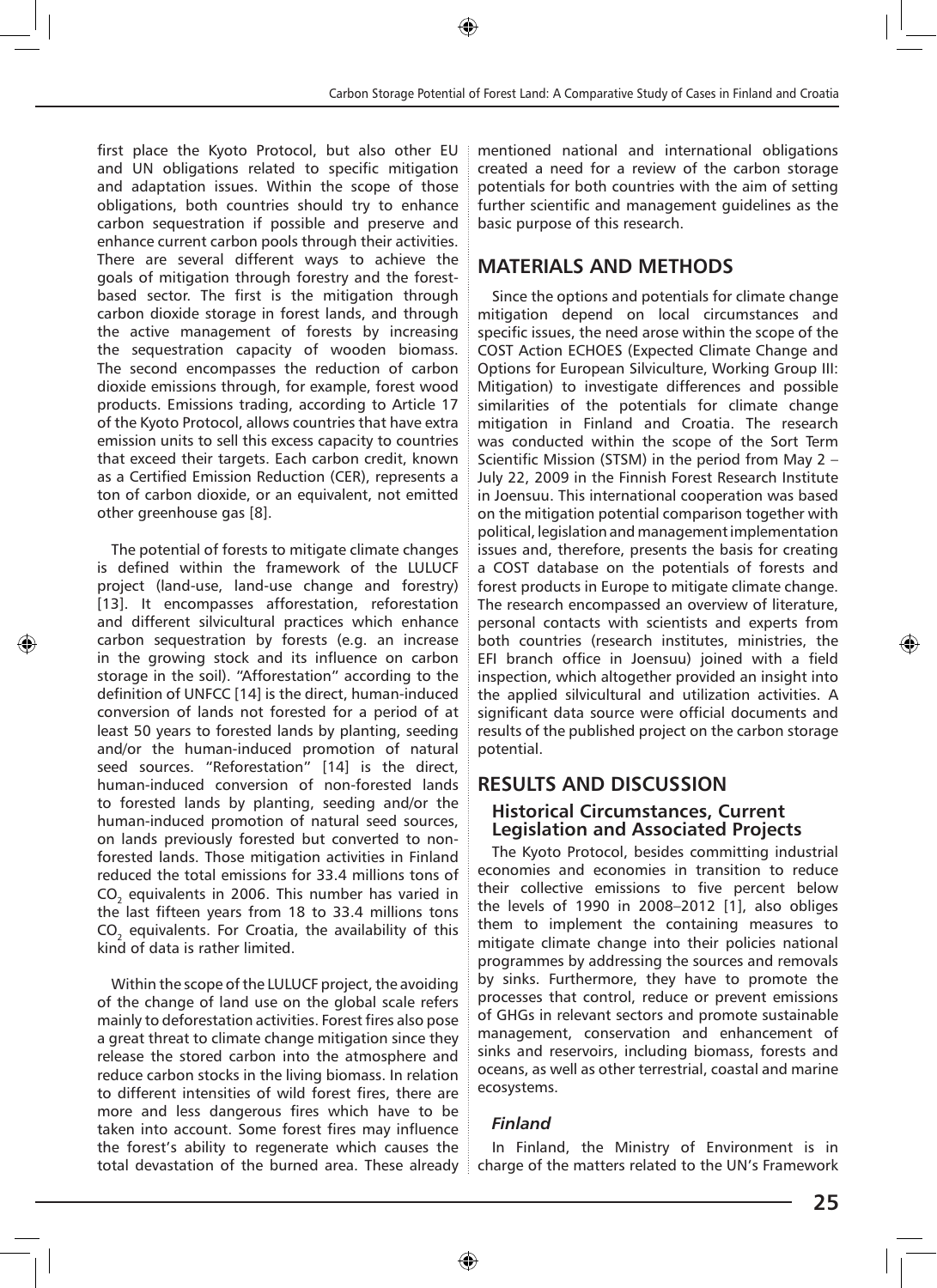Convention on Climate Change (UNFCCC) and international negotiations under the Convention [9]. Several national expert teams were nominated to facilitate the negotiation and the reporting process. The Finnish statements to the climate negotiations were prepared under the "Climate Work Group" and the "Gas Work Group", nominated by the Ministry of Environment which is responsible for the Finland's Annual Inventory Report on GHGs submitted to the UNFCCC [15-17]. Finland´s *National Strategy for Adaptation to Climate Change* was completed in 2005. The Strategy described, among other things, the impacts of climate changes on forestry and outlined measures to be implemented in the forest management. On the basis of the *Strategy,* the research program on the adaptation to climate change, called ISTO (Climate Change Adaptation Research Programme) was launched in 2006 [18, 19].

In Finland, according to Karjalainen and Mäkipää [15], the national reporting of GHG inventories for changes of land-use and forestry category utilizes forest inventory results with appropriate studies on the allocation of biomass and wood properties, as well as the national wood consumption statistics allowing the use of country-specific values instead of overall default values provided in the IPCC guidelines. Several studies assessing carbon stocks and fluxes, as well as the impacts of forest management on carbon stocks and fluxes, were carried out in several research organizations. Besides the already mentioned annual national reports under the UNFCCC, there is an immense amount of literature related to climate change mitigation in Finland [20-30].

#### *Croatia*

The situation in Croatia is quite different from the situation in Finland. In Croatia, the Ministry of Environmental Protection, Physical Planning and Construction is in charge of the international negotiations under the UNFCCC [31]. Even though Croatia signed the Kyoto Protocol in 1990, the document was not ratified until May 2007, after long and hard negotiations to assure an equal position as all other European countries. As a result of specific circumstances related to the war in Croatia, the initiation of the Kyoto related activities in legislative and political terms, together with its implementation in Croatia, was delayed in relation to other countries. In February 2002, Croatia issued its first National Report on greenhouse gas emissions for the UNFCCC, followed by others [32, 33]. The Ministry has recently published the National Strategy for the Implementation of the Framework Convention on Climate Change (UNFCCC) and the Kyoto Protocol in the Republic of Croatia with an action plan [31]. This Strategy was published on the basis of the Project LIFE04 TCY/CRO/029: "Capacity Buildingfor the Implementation of the United Nations Framework Convention on Climate Change and the Kyoto Protocol in the Republic of Croatia". There are several projects related to climate change issues conducted within the scope of the Ministry of Environmental Protection, Physical Planning and Construction and several other scientific institutions in Croatia.

For example, "Expedited Financing of Climate Change Enabling Activity - Phase II (CRO/03/G31/ A/1G/99)" [31]; "UNDP/GEF Capacity Building for Improving the Quality of Greenhouse Gas Inventories (Europe/CIS region)" [31]. With the above mentioned documents the Ministry provided the base for addressing climate change mitigation in Croatia.

Studies related to carbon storage in Croatia were conducted within the scope of the activities by the Croatian Forest Research Institute (projects lead by H. Marjanović: The Sustainability of Carbon Storage in the Managed Pedunculate Oak Forests; Enhancement of the Information System "HŠ Fond" with a Module for Monitoring and Recording Carbon Forest Storage" HŠ-Fond-Carbon"). The studies assessing carbon stocks and fluxes, as well as the impacts of forest management on carbon stocks and fluxes were carried out within the scope of activities of the Croatian Forest Research Institute [34, 35].

In Croatia, the literature related to this kind of research is rather limited due to the fact that most research is still in progress and only some results were published [33, 34, 35, 37]. Papers published up to now are more related to the production of the biomass of different alohtonous and autochtonous species in various bioclimates in Croatia [38, 39].

# **Afforestation Activities**

In Article 3.3 of the Kyoto Protocol [8], the UN stated that carbon sequestration after afforestation may be accounted as a sink in the national GHG budgets. Therefore, these activities present a possible solution in the GHG emission reduction for many countries [40].

#### *Finland*

Small amounts of potential areas for afforestation in Finland, together with complex issues of the transformation of peat into the forest soil, limit these activities and significantly influence its carbon balance (H. Peltola, unpublished data). Finland has got a certain amount of former agricultural land to be afforested within the scope of the LULUCF activities, but not in the substantial share which would make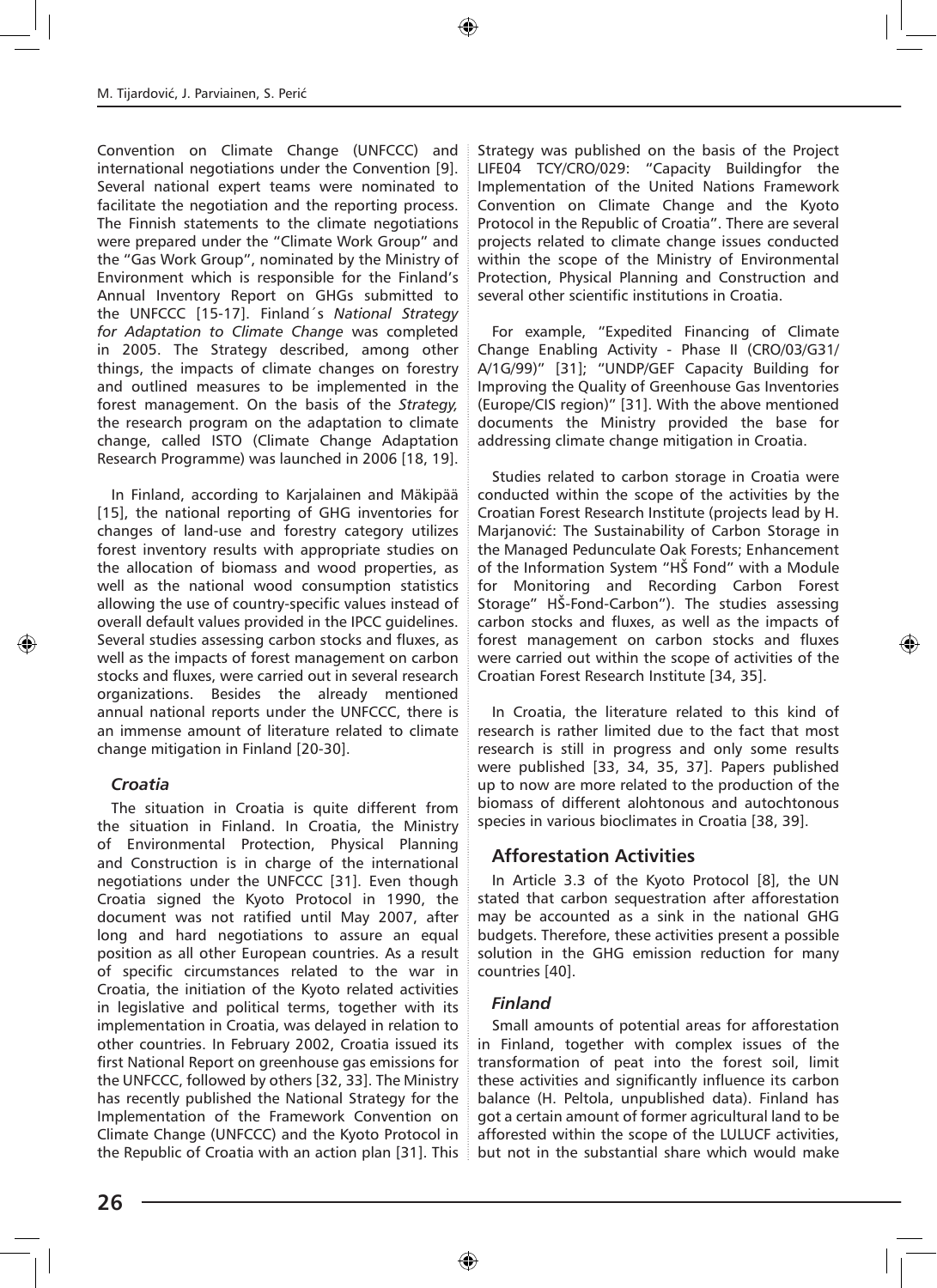it significant as a carbon sequestration potential on the national level. Most of the abandoned agricultural land suitable for afforestation in Finland are former peat land areas, and those have mostly been afforested by now so they present no actual sequestration potential (Heli Peltola, unpublished data). Nevertheless, there is a certain controversy about the afforested peat land areas since they may increase carbon emissions in relation to the original peat lands, but lower methane emissions. In that way, they may have a positive impact on the reduction of GHG emissions [40] but its share in the total GHG balance for Finland would probably not be significant.

The significance for afforestation and reforestation of other uncovered lands in Finland is low in terms of climate change mitigation. Finland has the largest share of the forest cover in the whole Europe (three thirds). There are some areas (the Lapland area) where, by means of natural succession induced by changed climatic conditions, the tree limit is shifting further towards the north. Those areas have a large biodiversity and a low share in the total country area, therefore, specific activities should be applied to prevent the tree limit shifting [19]. There are also 3.2 million ha of wasteland in Finland, but the capability to produce volume increment on those areas is low (less than 0.1  $m<sup>3</sup>$  ha<sup>-1</sup> year<sup>1</sup>) so those areas have no significant potential for climate change mitigation through afforestation. There are current research activities, for example, in the Mekrijärvi research station of the University of Eastern Finland, about the potential of biomass production with reed canary grass on drained peat lands and the influence on carbon emissions from peat, but such activities do not belong to the forestry sector.

#### *Croatia*

Available areas for afforestation in Croatia are subjects of rough estimation. They amount to around 1 million ha, which, in comparison with the total of 2 688 687 ha of forests and forest land, clearly shows the importance of the afforestation potential and possibilities for Croatia [42]. Croatia has a bigger potential for mitigation through afforestation of abandoned agricultural lands in relation to its land area than Finland. Some of the Management units in private forests have already been substantially enlarged by areas left to natural succession (abandoned agricultural lands). The exact size of these areas will be known after the completion of the new management plans for private forests, but evidently those areas are growing constantly. The problem is that the afforestaton of those areas is expensive and there are no current subsidies in Croatia for afforestation activities. Therefore, many of those areas are in some stage of degradation waiting for the management to take effect. The current management plans incorporate some traditional management activities for the spontaneously afforested areas through natural succession, but climate change mitigation or adaptation measures were not implemented. Also, those areas are in different bioclimates in Croatia with different volume production capacities (e.g. high in lowland areas and rather low in the Mediterranean region), so if the true potential of these areas is to be known, there should be more scientific research on this matter, especially in the Mediterranean region.

On the other hand, there are 208 467 ha of available uncovered forest land for afforestation activities in Croatia [11] which is a significant area. This land has a different share in separate regions of Croatia with different production capacities and, therefore, different potentials for climate change mitigation. In this case, as well as in the case of the afforestation of former agricultural land, there is no current data on sequestration expected in those areas since there is no current data on the soil sequestration and the potential productivity on separate sites (carbon storage may be estimated through the potential of wood production on separate sites). The project "Preservation of Stability and Productive Ability of Forest Cultures" (Perić and Tijardović, within the Ministry of Science, Education and Sport) deals with the issue of establishing and producing forest cultures throughout Croatia. Also, two ongoing projects (2011-2013) conducted under the auspice of the "Croatian Forests Ltd" (Perić and Tijardović) deal with afforestation activities and the potential production in the continental part of Croatia ("Afforestation of Karst Wasteland in the Lika Region" and "Management of Forest Cultures in Croatia with a Special Attention on the Conversion Activities"). There are some estimations of carbon sequestration within the scope of the UNFCCC national reports, but there should be more research to gain more reliable and more accurate estimations (especially for specific regions). Nevertheless, carbon sequestration in the soil currently presents a gap in the scientific knowledge in Croatia and therefore it requires more scientific research on this matter. The presented information is related only to the uncovered state-owned forest areas, while the precise size of privately-owned wasteland areas is still unknown. There may be some potential in forest lands in private ownership in Croatia as well, because there are many unsuccessfully naturally regenerated areas which were left to natural succession in the past (their current state in most cases is some degradation stage, which may potentially provide more benefits for the carbon balance on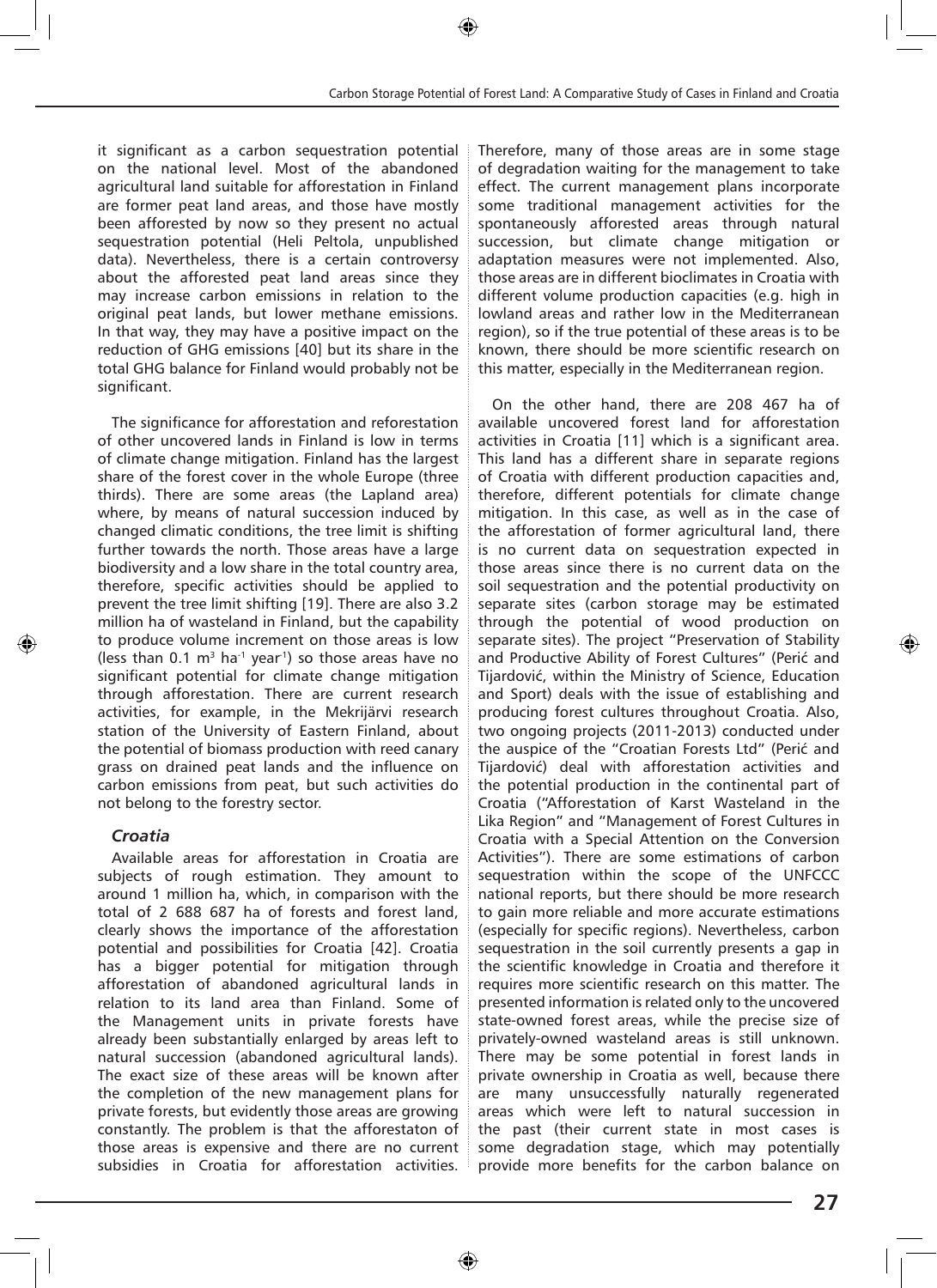the national level), but more detailed data will be available after the completion of management plans. In addition, there are special issues which have not yet been investigated, regarding some areas in the Croatian mountain region where pastures have been overtaken by forests of autochthonous tree species (*Picea abies)* through the process of natural succession. In those areas the carbon pool in the soil would be decreased [43], but also the carbon sequestration through biomass production may benefit climate mitigation. But, this process raises the issue of acceptability from the point of gaining carbon credits, because pastures are usually not managed (private lands with questionable ownership). In addition, succession processes may induce a decrease in the biodiversity and therefore be contradictory to the UN´s Convention on Biological diversity [44] and guidelines of the IUCN for afforestation and reforestation for climate change mitigation. If those areas may officially be converted to forests in order to gain carbon credits and wood certificates, how much that would participate in the total potential for mitigation in Croatia remains an open question for further research. There is no current data about the size of those areas, but it may be substantial (e.g. Lika and Gorski Kotar). Therefore, further research is needed if those areas are to be considered as potentials for mitigation.

#### **Forest Extension Services**

One of the main problems in both countries is that basically it is the responsibility of the forest owner to implement those activities into their management. For Finland, it represents an important issue due to a high share of private forests. In Croatia, a large gap in the knowledge about climate changes and adaptation or mitigation activities is currently present among forest managers or private forest owners. The subsidies and education on climate change and mitigation was planned to be implemented into the actions of the Croatian Forest Advisory Service. Currently, workshops organized within the framework of the Low-Emission Development Strategy (LEDS) are the only available education on climate change issues for forest managers or policy-makers. The administrative period of transferring the activities from the "Forest Advisory Service" to the "Croatian Forests Ltd" was a period with no involvement of private forest owners in mitigation and adaptation activities. In Finland, there are no current national subsidies for afforestation activities (excluding the EU financing in some special cases). The education of private forest owners is done within the scope of the activities by the Forest Management Associations. Education of private forest owners and subsidies are probably the only way to persuade private forest owners to afforestate their land.

In addition, there should be more scientific research on these issues in both countries, especially Croatia, and the results should be incorporated by educating forest officers, regardless of whether they work in privately- or state-owned forests. There may be a big potential in Croatia for mitigation by establishing energy plantations and cultures for biomass production, but this issue is heavily influenced by the entire chain of biomass production, not yet successfully established in Croatia. Nevertheless, these activities may have a significant negative impact on biodiversity which has to be taken into account [45].

# **Changes in Carbon Storage in Soil after Afforestation**

#### *Finland*

Extensive research has been done up to now and a lot of publications are available in Finland in relation to the influence of carbon storage in the soil after afforestation, especially on drained peat land areas [46-51]. Also, extensive research was done on carbon storage in the soil with various stand ages, species composition and predictions of climate changes [52- 56]. After afforestation and preceding the drainage of the peat land, it becomes a source of carbon. Nevertheless, in relation to the produced woody biomass and related to carbon storage together with a reduction of methane and nitrous dioxide emissions, there may be a positive effect in some locations. In accordance with the papers published by the International Peat Society [45, 57] the maintenance of large stores of carbon on undisturbed peat lands should be a priority, but it was also stated that due to changes in the climate, those areas might become drier and therefore emit more carbon dioxide into the atmosphere. The remaining question in this matter is the uncertainty of climate predictions together with the size of those areas in the future and their suitability for afforestation in relation to natural succession and biodiversity.

In case of mineral soils, the temporary reduction of soil carbon storage after afforestation is not so significant since there is a great carbon storage in forest products which are suitable to substitute fossil fuels and many other materials. Since the period of afforestation of the former agricultural land is presumably over in Finland, this presents an issue of a lesser significance for Finland.

#### *Croatia*

For Croatia there is no currently available literature to cover the issues of afforestation influencing carbon storage in the soil. There is an ongoing project regarding the carbon balance of pedunculate oak in the lowland region of the river Kupa within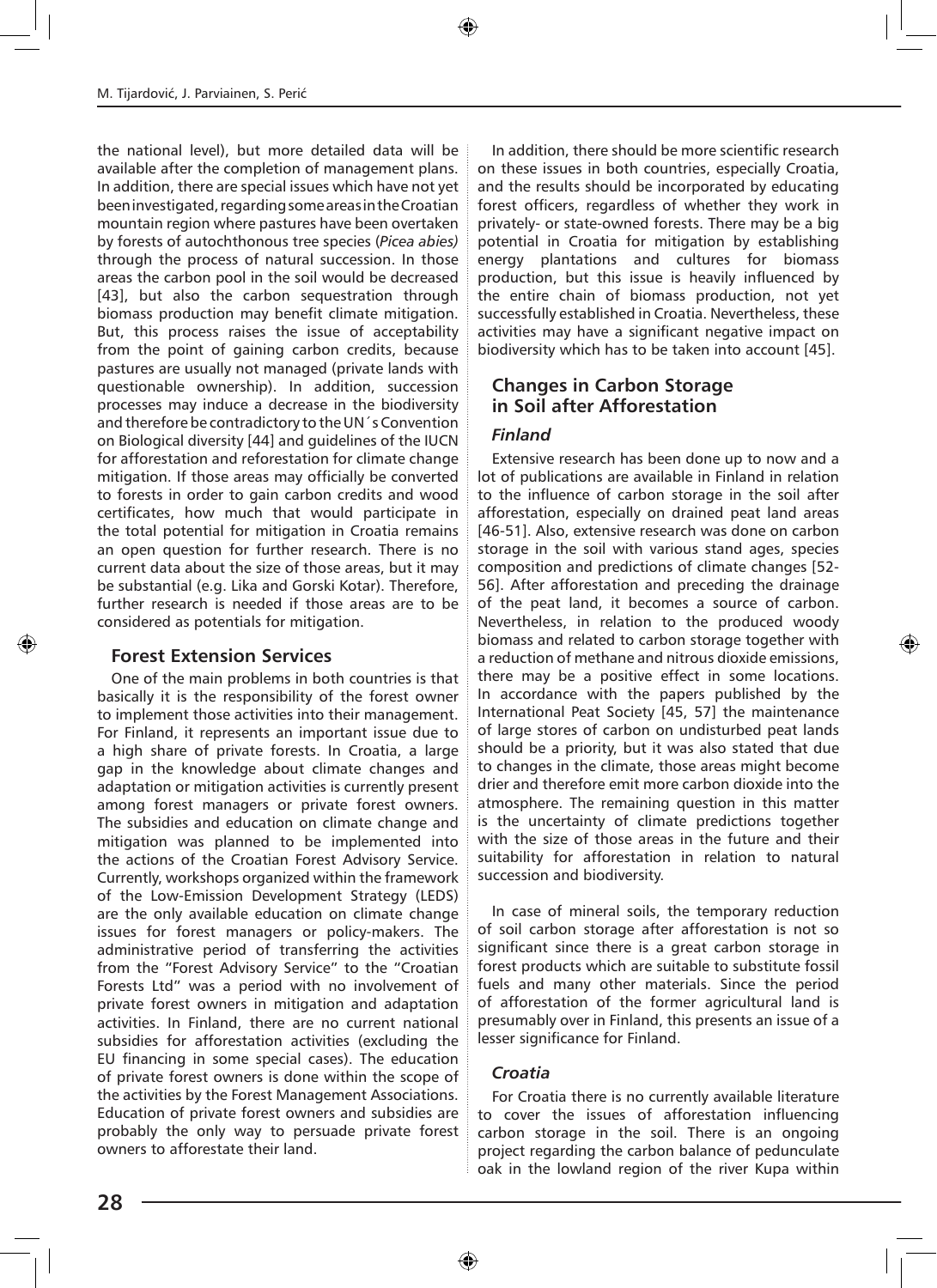the scope of determining carbon storage in the soil (Marjanović 2011-2013). The research on the change of carbon storage in Croatian acid soils, covered by *Pteridium* and *Calluna* species, after afforestation with different species, would provide more accurate data than the current estimations for other soils. Such results would present a valuable contribution on the carbon sequestration potential of those areas since these represent a significant part of the area available for afforestation in central Croatia with a good production capacity. Also, the research on the influence of afforestation in different soil types throughout Croatia and the conversion and substitution of tree species on carbon storage in the soil, may be interesting in relation to the changes in the soil C pool.

#### **Enhancement of Forest Sequestration through Silvicultural Measures**

#### *Finland*

The potential of forests to store carbon varies in relation to climate changes [56, 57]. According to the climate change scenario for Finland (FINADAPT), given the largest climate changes [60], the total forest growth nationwide is estimated to increase by 44% which will have a positive impact on the forest carbon storage in the future. Nevertheless, a high uncertainty in climate change prediction has to be emphasized and adaptation measures more investigated. The second issue related to silvicultural measures is concerning protected forests. There is a share of about 12.6% of all forests and forest lands in Finland under protection. Strictly protected areas have a share of about 3.6% [19]. In accordance with the Opinion of the European Economic and Social Committee on the role of forests and the forest-based sector at the meeting of the EU's climate commitments [61], there is an important difference between commercial forests and natural forests in terms of carbon sequestration. From the perspective of climate protection, natural forests in their equilibrium state represent a carbon sink, where carbon sequestration through the growth of biomass and carbon release through decay of biomass are in balance. On the other hand, commercial forests are constantly developing new and additional carbon sequestration capacities due to the harvesting of timber. So, this strong evidence opens the question of the high share of protected forests in Finland in relation to mitigation. The question of natural regeneration of protected forests due to changed climatic conditions is also relevant because the implementation of adaptation measures in those areas is prevented.

Forests in Finland are mainly already continuously

extensively managed so there are no possibilities to enhance carbon sequestration other than applying fertilization with the aim to enhance production or establishing new stands only with the selected genetic material which may enhance wood production by 20- 30% in relation to the unselected planting material (Heli Peltola, unpublished data). The increased use of small-sized trees for bioenergy purposes, obtained by tending measures in young forests, have improved the profitability of management and developed an interest to take care of this less profitable management phase of stands. In the last several years there has been a significant decrease in pulp and paper production in Finland [62]. The issue was raised of temporarily stopped thinnings which may lower the sequestration rate (exp. in private forests) and possibly have a negative effect on the position of pulp and paper industry in the future. But, currently there are activities on the interconnection between pulp and bio-fuel industry in Finland, so there may be a small influence of this crisis on C sequestration in the future.

There are many issues on the implementation of mitigation activities in private forests, especially in Finland, since the biggest share are private forests. One of the difficulties is the joined ownership of descendants after the death of previous owners. A larger number of private owners and the decreased average area of private forest add difficulties to the implementation of appropriate measures. In addition there are large areas of private forests in Croatia which have not been properly managed (e. g. during the war) those areas may become significant carbon sinks through the implementation of proper silvicultural activities and the education of forest advisors and forest owners.

#### *Croatia*

The share of strictly protected forests in Croatia is lower than in Finland (5.605 km<sup>2</sup> or 9.9% of the land area according to the Law on Nature Protection) [18]. Nevertheless, according to the Forest Management Plan for Croatia [63], 84% of all forest areas are managed forests with a commercial function, but the remaining 16% are forests with protective and special functions where only salvage cutting is allowed. This kind of management makes those forests high risk forests so the same issues may be relevant for Croatia in relation to mitigation potentials.

This question is even more opened for discussion and further research because some of these areas are in the Mediterranean region and therefore subjected to high risks of fires (carbon storage in forests subjected to natural disturbances is questionable) and strong projected influence from drought due to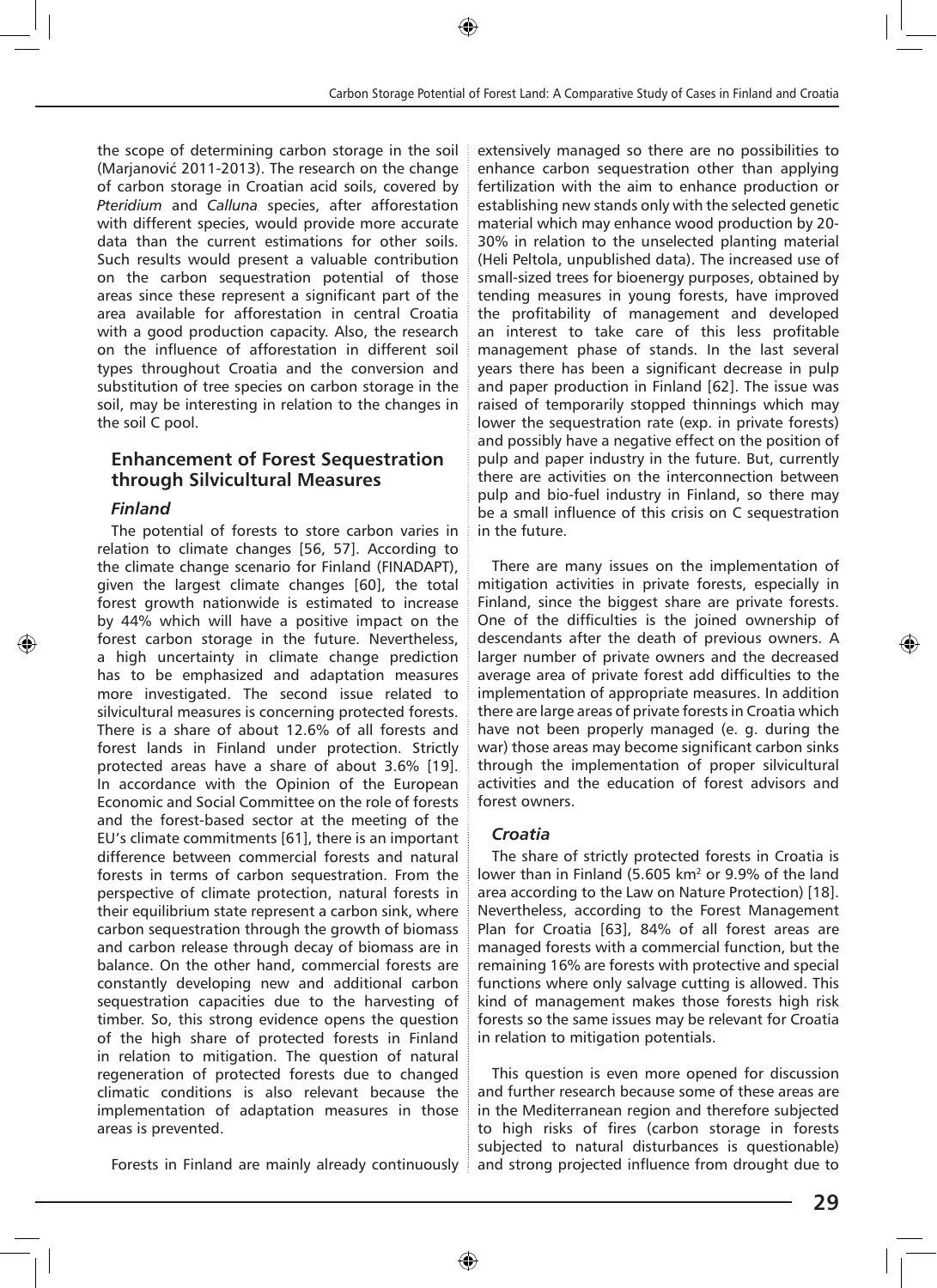the changing climate (also questionably protected function in the future).

The share of high forests in Croatia is about 54% of all covered areas (1 283 561 ha) where silvicultural treatments are conducted for the production of high quality technical wood on the basis of natural principles (the *Quercus robur* forests in the Slavonia region), so there is no possibilities to enhance carbon sequestration (the potential) through silvicultural measures unless the stability of forests or quality of products is reduced. But about 21% of all forests in Croatia (513 155 ha) are forests in some degradation stage (garrigue 1%, maquise 2%, shrub 18%), where commercial exploitation is not financially interesting, so those areas may have a substantial potential for mitigation. Their carbon storage is low, but if those areas should be converted to high forests for timber production (on sites where the site conditions allow it) or they be used for biomass production, their carbon storage potential may be much higher. Since some of these areas are in the Mediterranean region under a high risk of fires, exploitation for biomass may present a possibility for reducing fire risks. Within the scope of climate adaptation, the only way of reducing fuel in the Mediterranean forests, and thus reducing the risks of fire ignition and fire intensities, would be to render those forest financially interesting [64]. Without any further research on the distribution of this kind of forests (different bioclimates provide different volume production potentials), it is almost impossible to make any kind of estimation. There should be further scientific research on the policy and legal reimbursement of those measures which currently do not exist in Croatia. Further research about the sequestration in forest soils, as well as in the wood biomass, in those areas is also needed.

In addition, there are about 3% of forest cultures in Croatia about 40 to 60 years old and where none or very little management has been done due to different social reasons. They are currently included in the ongoing project about the best ways for silvicultural practices and management of those cultures from the economical point of view and with a special overview on climate change adaptation measures (Perić and Tijardović Management of Conifer Cultures in Croatia 2011- 2013). Those areas may have some potential for mitigation, but more research on this matter is required.

In addition, there are about 500 ha of Croatian forests where management is prevented because of the land mines from the war in Croatia [65]. This area is not significant, but the question was raised due to carbon storage and its sensitivity to natural disturbances (e. g. forest productivity and carbon storage may be lost due to windthrow or decreased because of the lack of silvicultural measures).

### **Influence of Wildfire Behavior on Carbon Storage**

#### *Finland*

Due to efficient monitoring and favorable natural conditions, such as high precipitation and lower summer temperatures in Finland, forest fires have remained extremely rare although there are several hundred fires each year. So, for Finland this is not an important issue for mitigation even though changes in climate may increase plausible conditions for the occurrence of fire.

#### *Croatia*

On the other hand, forest fires pose a great threat in Croatia, especially in the karst area where 3 678 forest fires occurred in the period 1992-2007, 4 851 fires in total in the whole country [66]. In the same period, 251 901 ha of Croatian land area was burned, which in average amounts to 15 744 ha annually. The only possible way that the risks of fires may significantly be reduced, besides monitoring, is if those forests would become economically efficient, for example through the substitution of biomass which is important for mitigation. Therefore, this may be a great mitigation possibility for Croatia and further research is needed since this depends on the entire chain of biomass production.

# **Avoided Changes in Land Use**

#### *Finland*

Changes in land use may have a significant impact on the decrease of carbon storage if deforestation activities are taken into account. In both countries, Finland and Croatia, there are no significant current deforestation activities. Finland and the Finnish people have always had a strong connection with peat lands, since there is about 10.4 million ha of peat lands in Finland (one third of the whole land area). About 5.7 million ha of peat land is currently used in forestry [57]. But, there are many issues related to peat lands, as mentioned already, since drained peat lands may emit carbon dioxide. Natural, undrained peat lands produce methane emissions, and agricultural lands with the highest nitrous oxide emissions produce the most GHG emissions. The afforested drained peat lands and the afforested former agricultural peat lands may have a positive balance of GHG emissions, but that depends on specific site conditions (i.e. soil water, temperature). Also, the changing climate may have an effect on peat lands in diverse ways. For instance, warming may move the area of the raised bogs northwards,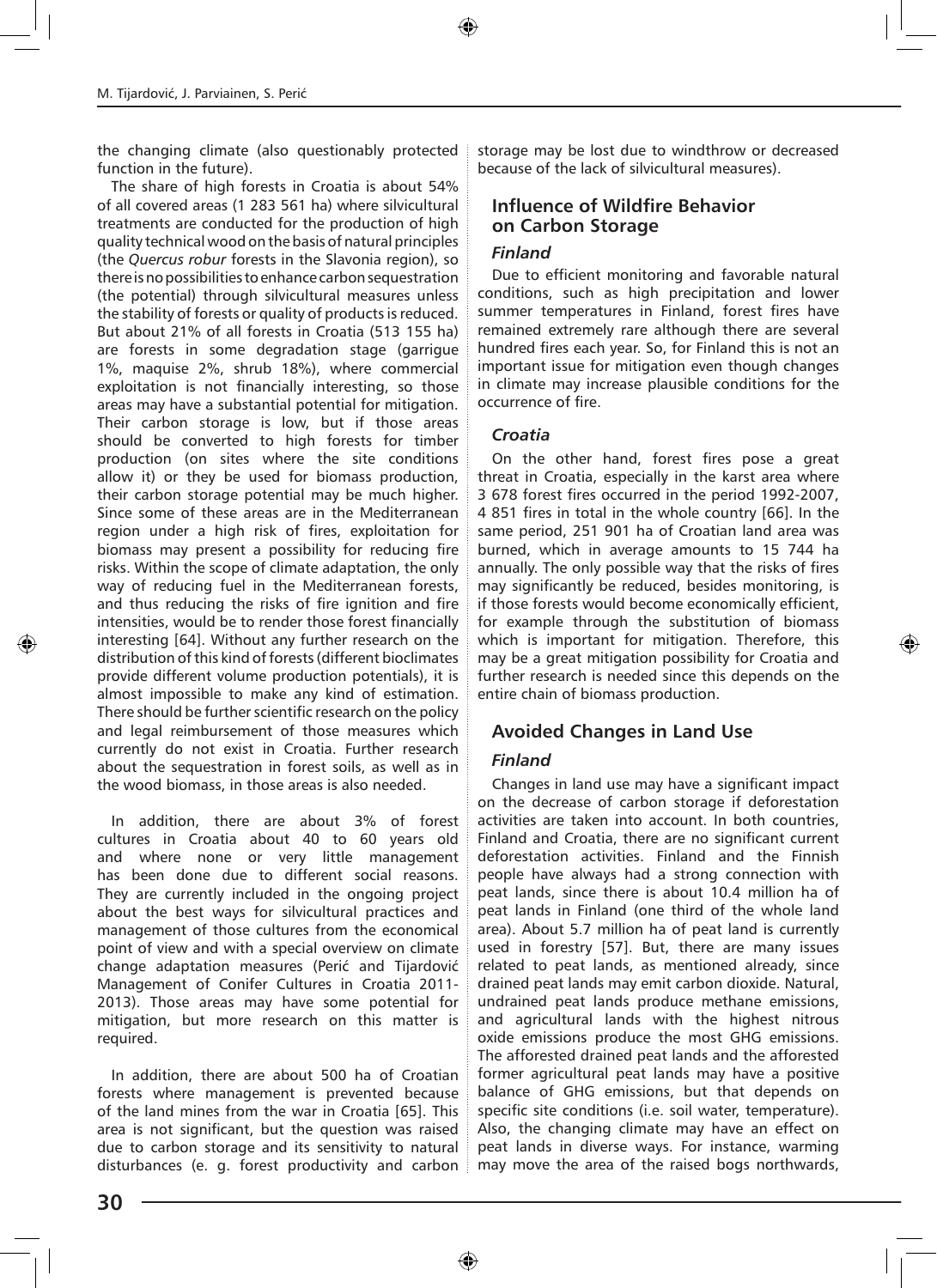which in turn may result in an increase of the total accumulation of carbon in northern peat lands, but perhaps decrease the rate in southern mires due to accelerated decomposition [57]. In terms of GHG management, the maintenance of large stores of C in undisturbed peat lands should be a priority [45]. Therefore, this presents an important issue for Finland forestry and mitigation, especially in the future. However, there are available publications which address the issues of peat land in the conditions of the changing climate [e.g. 45, 66, 67] and those for Finland in particular [21, 57, 68].

#### *Croatia*

Peat lands in Croatia do not have much influence on the total carbon balance for the whole country since there are only 26  $km^2$  of peat lands in Croatia [32, 33]. There may be some more not registered peat land areas, since they were converted into the agricultural lands.

There is the question of changing the use of land,from agricultural to forest biomass production sites. If the sustainability criteria for biofuels is to be included into the Directive of Green Public Procurement, these issues certainly have to be addressed there [9]. Also, Croatia has swamps as natural GHG sources. Even though those areas are not substantial for GHG emissions for Croatia in general, their emission may change due to climate changes (i.e. higher temperatures and less precipitation). Most of those areas are protected due to the conservation of natural diversity.

Exploitation areas (e.g. queries in Croatia, peat utilization in Finland) and the questions of their revitalization are important from the aspect of the changing climate condition, the occurrence of extreme events and consequently more problematic revitalizations in those areas (i.e. preserving carbon balance on deforested area and assuring its stability after revitalization). But, it has a low influence on the total carbon balance on the national level, since at the moment there are no other significant changes of land use.

# **CONCLUSIONS**

On the basis of the international experience and knowledge exchange, several conclusions may be drawn. The available areas for afforestation in Croatia are important for the total carbon balance in Croatia, but there is no substantial quantity of such areas in Finland. Croatia has a significant potential for the emission reduction on the national level through the afforestation of the abandoned agricultural lands and, therefore, more attention should be given to these issues. In Finland there have been no changes in the forest area during the last 50 years.

In relation to the risk from natural disturbances, it is important to highlight that this issue is present in Finland's forestry, but has an even more importance for Croatia (especially in the Mediterranean area), so more attention should be given to research and the application of carbon storage preservation activities.

Protected forest areas are currently in carbon balance, but commercial forests are always acting as carbon sinks (due to the wood substitution effect), so it is important to raise the question of the size of protected areas, especially for Finland, where this question is not addressed at the moment.

There is a great importance of the implementation of mitigation measures into management forest plans on the local scale for both countries, as well as the education of forest managers and forest owners on the possibilities of carbon reduction through the forestry sector.

The final and the most important conclusion is that the effects of some individual measures to enhance the storage of carbon dioxide in forests is small on the national, as well as on the European scale. Nevertheless, by fullfilling of all the above mentioned individual potentials, together with the implementation of carbon emission reduction measures, their combined effect is of a great importance not only for carbon balance in both countries, but also on the European scale. Therefore, more effort should be made on the political, legislative, scientific and implementation basis in both countries, especially in Croatia. The education of forest managers and private forest owners on climate change dynamics, further possible impact of climate changes on human lives and the importance of forests and the forestry-based sector in climate change mitigation is important to meet international obligations and fight the current climate changes, as well as those in the near future.

# **Acknowledgments**

We would like to take this opportunity to thank the scientific board of the international COST project FP 0703: ECHOES for their financial support, as well as the scientists in the Finnish Forest Research Institute and the EFI branch office in Joensuu who acted as hosts for this STSM. Special thanks to Ivan Pilaš, PhD, from the Croatian Forest Research Institute (the Croatian representative in the Member Committee) for supporting and recognizing the need for this kind of research and experience exchange, which is especially important for Croatia where the scientific basis, legislation and implementation of climate change mitigation measures are rather limited at this point.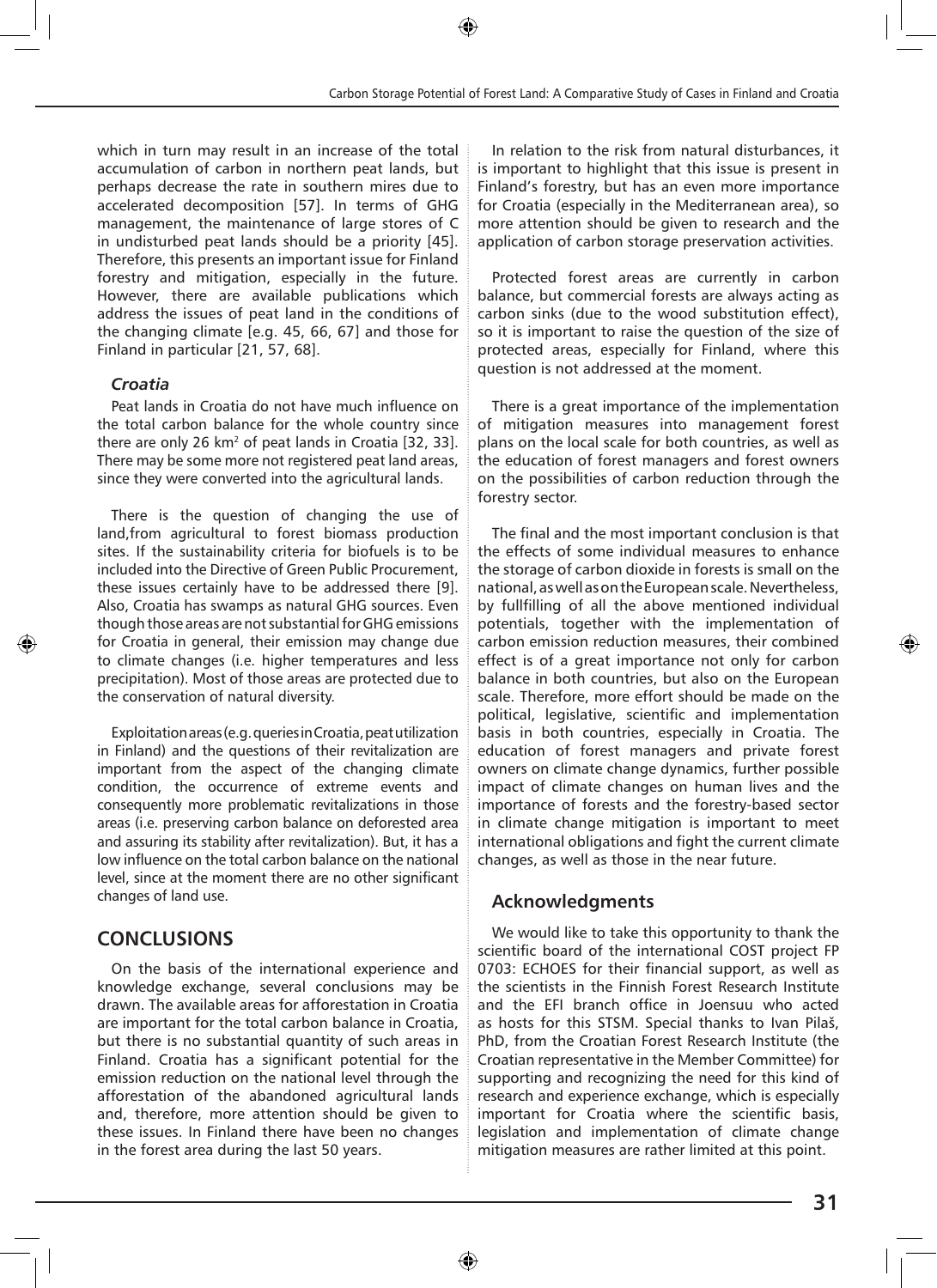# **REFERENCES**

- 1. INTERGOVERNMENTAL PANEL ON CLIMATE CHANGE 2007 Fourth Assessment Report. Available at: www.ipcc.ch (Accessed: 15 August 2011)
- 2. MYNENI R B, DONG J C, TUCKER J, KAUFMANN R K, KAUPPI P E, LISKI J, ZHOU L, ALEXEYEV V, HUGHES M K 2001 A large carbon sink in woody biomass of Northern forests. *Proc Natl Acad Sci USA* 98 (26): 14784-14789
- 3. LUYSSAERT S, SCHULZE E D, BORNER A, KNOHL A, HESSENMOLLER D, LAW B E, CIAIS P, GRACE J 2008 Old– growth forests as global carbon sinks. *Nature* 455 (7210): 213-215
- 4. GORTE R W 2009 Carbon sequestration in forests. *CRS Report for Congress, Congressional Research Service*. Available at: www.crs.gov (Accessed: 15 August 2011)
- 5. LAITAT É, KARJALAINEN T, LOUSTAU D, LINDNER M 2000 Contribution of forests and forestry to mitigate greenhouse effects. *Biotechnol Agron Soc Environ* 4 (4): 241-251
- 6. LISKI J, KARJALAINEN T, PUSSINEN A, NABUURS G J, KAUPPI P 2000 Trees as carbon sinks and sources in the European Union. *Environ Sci Policy* 3 (2-3): 91-97
- 7. GOODALE C L, APPS M J, BIRDSEY R A, FIELD C B, HEATH L S, HOUGHTON R A, JENKINS J C, KOHLMAIER G H, KURZ W, LIU S, NABUURS G J, NILSSON S, SHVIDENKO A Z 2002 Forest carbon sinks in the northern hemisphere. *Ecological Society of America*, *Ecological Applications* 2 (3): 891-899
- UNITED NATION CONVENTION ON CLIMATE CHANGE, Kyoto, 11th December 1997. Available at: http://unfccc. int/kyoto\_protocol/items/2830.php (Accessed: 25 August 2011)
- 9. PARVIAINEN J, VÄSTILÄ S, SUOMINEM S 2009 Finnish forest and forest management. *In*: Parviainen J. Vapaavuori E. Mäkelä A (*eds*) 2009 COST Action FP0703-ECHOES: country report Finland
- 10. CROATIAN FORESTS LTD Official website. Available at: www.hrsume.hr (Accessed: 15 August 2011)
- 11. MINISTRY OF REGIONAL DEVELOPMENT, FORESTRY AND WATER MANAGEMENT 2006 Forest management plan for Croatia 2006-2015
- 12. MINISTRY OF AGRICULTURE AND FORESTRY 2008 Yearbook of Finland's forests, Finland
- 13. UNITED NATIONS FRAMEWORK CONVENTION ON CLIMATE CHANGE official website. Available at: http://unfccc.int/ methods/lulucf/items/3060.php (Accessed: 29 June 2013)
- 14. UNITED NATIONS FRAMEWORK CONVENTION ON CLIMATE CHANGE, 2002 Land use, land-use change and forestry: definitions and modalities for Including afforestation and reforestation activities under article 12 Of the Kyoto protocol. Available at:http://unfccc.int/meetings/ workshops/other\_meetings/items/1082.php (Accessed: 29 June 2013)
- 15. KARJALAINEN T, MÄKIPÄÄ R 2000 Contribution of forests and forestry in Finland to mitigate greenhouse effect. *Biotechno Agron Soc Environ* 4 (4): 275-280
- 16. MINISTRY OF ENVIRONMENT 1995 Finland's national report under the United Nation's framework convention on climate change
- 17. MINISTRY OF ENVIRONMENT 1997 Finland's second report under the framework convention on climate change
- 18. PARVIAINEN J, VÄSTILÄ S, SUOMINEM S (*eds*) 2007 State of Finlands Forests 2007. Available at: www.metla.fi/julkaisut/ muut/state-of-finlands-forests.pdf (Accessed: 23 August 2011)
- 19. MINISTRY OF AGRICULTURE AND FORESTRY 2007 State of Finland's Forests 2007
- 20. VAPAAVUORI E, HENTTONEN M, PELTOLA H, MIELIKÄINEN K, NEUVONEN S, HANTULA J, MULLER M 2009 Climate change impact "hot spots" in Finland: Impacts and most susceptible regions of severe impact. *In*: Parviainen J. Vapaavuori E. Mäkelä A (*eds*) 2009 COST Action FP0703-ECHOES: country report Finland.
- 21. KARJALAINEN T, LISKI J, PUSSINEN A, LAPVETELÄINEN T 2000 Sinks in the Kyoto Protocol and considerations for the Nordic countries. *Report to the Nordic Ministry Council*
- 22. TOMPPO E 2000 National forest inventory of Finland and its role estimating the carbon balance of forests. *Biotechnol Agron Soc Environ* 4 (4): 281-284
- 23. KARJALAINEN T, KELLOMÄKI S 1993 Carbon storage of forest ecosystems in Finland. *In*: Proceedings of the IPCC AFOS workshop: "Carbon balance of world's forested ecosystems-Towards a global assessment", 11-15 May 1992. Academy of Finland, Joensuu, Finland 3/93: 40-51
- 24. KARJALAINEN T, PUSSINEN P, KELLOMÄKI S, MÄKIPÄÄ R, 1998 The history and future of carbon sequestration in Finland's forest sector. *In*: Kohlmaier GH, Weber M, Houghton RA (*eds*) Carbon dioxide mitigation in forestry and wood industry. Heidelberg, Springer-Verlag, Berlin, pp 25-42
- 25. KARJALAINEN T, PUSSINEN A, KELLOMÄKI S, MÄKIPÄÄ R 1999 Scenarios for the carbon balance of Finnish forests and wood products. *Environ Sci Policy* 2: 165-175
- 26. PUSSINEN A, KARJALAINEN T, KELLOMAKI S, MAKIPAA R 1997 Potential contribution of the forest sector to carbon sequestration in Finland. *Biomass Bioenergy* 13 (6): 377-387
- 27. MÄKIPÄÄ R, KARJALAINEN T, PUSSINEN A, KELLOMÄKI S 1999 Effects of climate change and nitrogen deposition on the carbon sequestration of a forest ecosystem in the boreal zone. *Can J Forest Res* 29: 1490-1501
- 28. MÄKIPÄÄ R, KARJALAINEN T, PUSSINEN A, KUKKOLA M 1998a Effects of nitrogen fertilization on carbon accumulation in boreal forests-Model computations compared with the results of long-term fertilization experiments. *Chemosphere* 36: 1155-1160
- 29. KAUPPI P, POSCH M, HÄNNINEN P, HENTTONEN H M, IHALAINEN A, LAPPALAINEN E, STARR M, KELLOMÄKI S, VÄISÄNEN H, HÄNNINEN H, KOLSTRÖM T, LAUHANEN R, MATTILA U, PAJARI B 1992 SIMA-A model for forest succession based on the carbon and nitrogen cycles with application to silvicultural management of the forest ecosystems. *Joensuun Yliopistopaino Silva Carelica* 22: p 85
- 30. MÄKIPÄÄ R, KARJALAINEN T, PUSSINEN A, KUKKOLA M, KELLOMÄKI S, MÄLKÖNEN E 1998b Applicability of a forest simulation model for estimating effects of nitrogen deposition on a forest ecosystem. Test of the validity of a gap-type model. *Forest Ecol Manage* 108: 239-250
- 31. MINISTRY OF ENVIRONMENTAL PROTECTION, PHYSICAL PLANNING AND CONSTRUCTION. Available at: www.mzopu. hr (Accessed: 22 August 2011)
- 32. MINISTRY OF ENVIRONMENTAL PROTECTION, PHYSICAL PLANNING AND CONSTRUCTION 2006 Second, third and fourth national report to the Framework Convention on Climate Change (UNFCCC) for Croatia. Available at: www. mzopu.hr (Accessed: 22 August 2011)
- 33. MINISTRY OF ENVIRONMENTAL PROTECTION, PH-<br>YSICAL PLANNING AND CONSTRUCTION 2010 **CONSTRUCTION** Proposition of fifth national report to the Framework Convention on Climate Change (UNFCCC) for Croatia. Available at: www.mzopu.hr (Accessed: 22 August 2011)

**32**